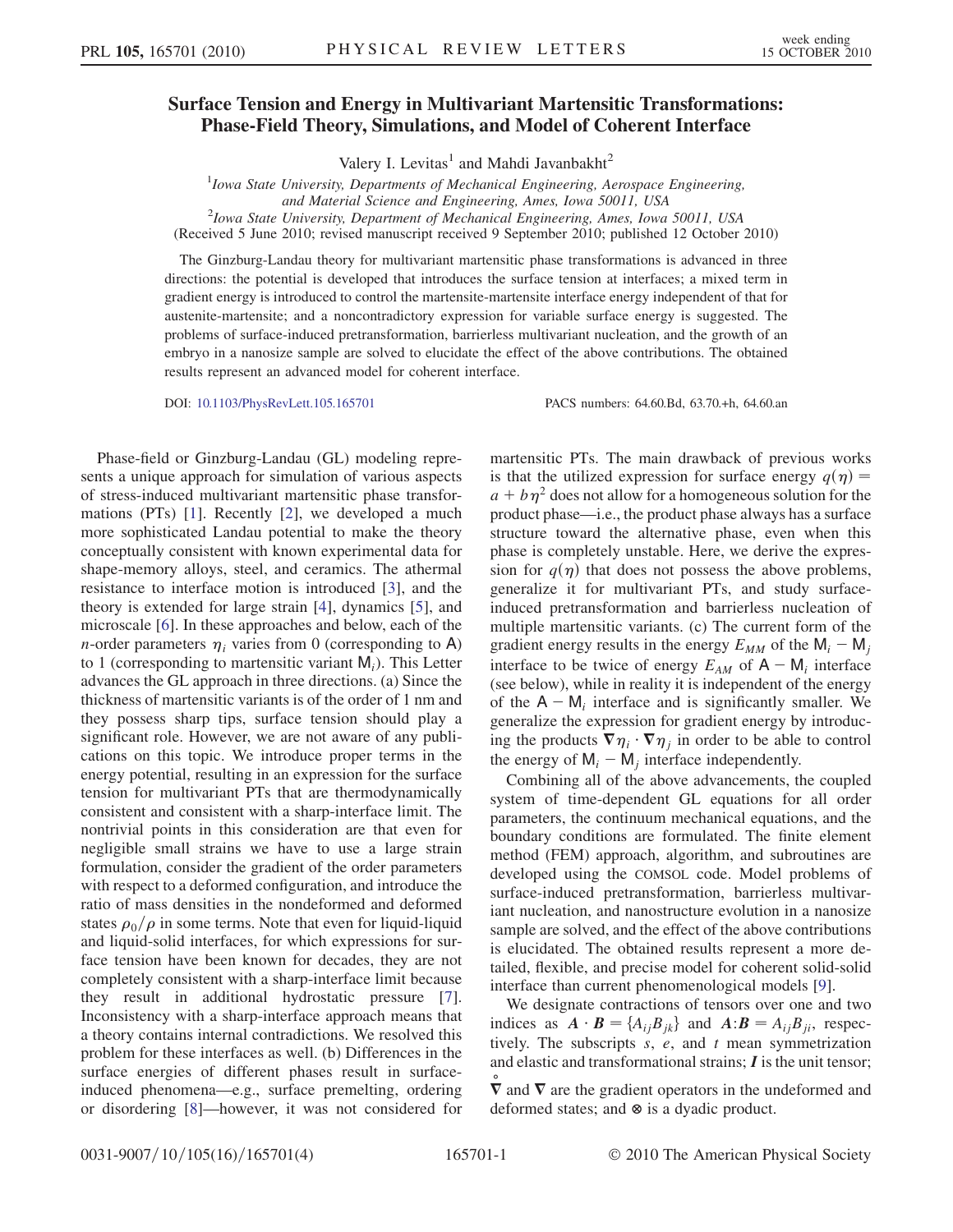Model.—Let us define the Helmholtz free energy per unit undeformed volume  $\psi = \psi(B, \eta_i, \nabla \eta_i, \theta)$ , where  $\mathbf{B} = 0.5(\mathbf{V} \cdot \mathbf{V} - \mathbf{I})$  is the finite strain measure,  $\mathbf{V}$  is the left stretch tensor, and  $\theta$  is the temperature. Traditional left stretch tensor, and  $\theta$  is the temperature. Traditional thermodynamic procedure for the thermodynamic potential depending on  $\nabla \eta_i$  and linear relationships between thermodynamic forces and fluxes leads to

<span id="page-1-0"></span>
$$
\sigma = \frac{\rho}{\rho_0} V \cdot \frac{\partial \psi}{\partial B} \cdot V - \sum_{i=1}^n \frac{\rho}{\rho_0} \left( \nabla \eta_i \otimes \frac{\partial \psi}{\partial \nabla \eta_i} \right)_s;
$$
  

$$
\frac{1}{L} \frac{\partial \eta_i}{\partial t} = -\frac{\rho}{\rho_0} \frac{\partial \psi}{\partial \eta_i} \Big|_B + \nabla \cdot \left( \frac{\rho}{\rho_0} \frac{\partial \psi}{\partial \nabla \eta_i} \right),
$$
 (1)

where L is the kinetic coefficient,  $\sigma$  is the true Cauchy stress tensor, and  $\partial \psi / \partial \eta_i$  is calculated at  $B = \text{const.}$ While theory was developed for large strains similar to [\[4\]](#page-3-3), to make it more accessible we simplify it for small elastic and shear transformation strains and rotations but keep finite volumetric transformation strains, where necessary. This is the minimum requirement for the correct introduction of surface tension. For this case,  $\boldsymbol{\epsilon} = (\nabla u)_s$ ,<br>  $\boldsymbol{\epsilon} = \boldsymbol{\epsilon} + \boldsymbol{\epsilon}$  where *u* is displacement  $\boldsymbol{\epsilon} = 1/3s \cdot \boldsymbol{J} + \boldsymbol{\epsilon}$  is  $\epsilon = \epsilon_e + \epsilon_i$ , where *u* is displacement,  $\epsilon = 1/3\epsilon_0 I + e$  is<br>the total strain tensor, and  $\epsilon_0$  and *e* are the volumetric and

the total strain tensor, and  $\varepsilon_0$  and  $e$  are the volumetric and deviatoric contributions to strain. Also, for simplicity we assume that  $\psi$  is an isotropic function of  $\epsilon_e$  and  $\nabla \eta_i$ ,  $\psi = \bar{u}(\epsilon - n \cdot \theta \nabla n)$ . Functions  $u_k$  and  $\epsilon$ , are accepted in the  $\bar{\psi}$  ( $\epsilon_e$ ,  $\eta_i$ ,  $\theta$ ,  $\nabla \eta_i$ ). Functions  $\psi$  and  $\epsilon_t$  are accepted in the form form

$$
\psi = \psi^{e}( \varepsilon_{0}, e, \eta_{i}, \theta) + \frac{\rho_{0}}{\rho} \check{\psi}^{\theta} + \psi^{\theta} + \frac{\rho_{0}}{\rho} \psi^{\nabla};
$$
  

$$
\psi^{\theta} = \sum_{k=1}^{n} \frac{1}{3} A_{0} (\theta - \theta_{e}) \eta_{k}^{2} (3 - 2 \eta_{k}) - \sum_{i=1}^{n-1} \sum_{j=i+1}^{n} \eta_{i}^{2} \eta_{j}^{2} (\eta_{i} + \eta_{j}) A_{0} (\theta - \theta_{e});
$$
 (2)

$$
\psi^{\nabla} = \frac{\beta}{2} \left( \sum_{i=1}^{n} |\nabla \eta_i|^2 + b \sum_{i=1}^{n} \sum_{j=1, i \neq j}^{n} \nabla \eta_i \cdot \nabla \eta_j \right); \quad (3)
$$

$$
\breve{\psi}^{\theta} = \sum_{k=1}^{n} A_0 (\theta_e - \theta_c) \eta_k^2 (1 - \eta_k)^2 + \sum_{i=1}^{n-1} \sum_{j=i+1}^{n} F_{ij} (\eta_i, \eta_j);
$$
\n(4)

$$
\epsilon_{t} = \sum_{k=1}^{n} \epsilon_{t}^{k} [a \eta_{k}^{2} + (4 - 2a) \eta_{k}^{3} + (a - 3) \eta_{k}^{4}]
$$

$$
- \sum_{i=1}^{n-1} \sum_{j=i+1}^{n} \eta_{i}^{2} \eta_{j}^{2} (\eta_{i} L_{ij} + \eta_{j} L_{ji}), \qquad (5)
$$

<span id="page-1-1"></span>Here,  $\frac{\rho_0}{\rho} = 1 + \varepsilon_0$ ,  $L_{ij} = (a-3)\epsilon_i^j + 3\epsilon_i^i$ ,  $F_{ij}(\eta_i, \eta_j) =$  $\eta_i \eta_j (1 - \eta_i - \eta_j) \{B[(\eta_i - \eta_j)^2 - \eta_i - \eta_j] + C \eta_i \eta_j\} + \eta_i^2 \eta_j^2 (\eta_i + \eta_j) [\bar{A} - A_0(\theta_e - \theta_c)], \quad \psi^e = \frac{1}{2} K \epsilon_{0e}^2 + \frac{1}{2} \mu e_e : e_e$ <br>is the electic energy with equal (for compactness) bulk K is the elastic energy with equal (for compactness) bulk  $K$ and shear  $\mu$  moduli;  $\theta_e$  and  $\theta_c$  are the equilibrium temperature and temperature for the loss of stability of  $\overrightarrow{A}$ ;  $\epsilon_{ti}$  is the transformation strains of the *i*th variant;  $i = 0$  corresponds to A;  $\beta$ ,  $A_0$ ,  $\overline{A}$ ,  $\overline{B}$ ,  $C$ ,  $\overline{a}$ , and  $\overline{b}$  are parameters. Then Eq. [\(1](#page-1-0)) looks like

$$
\boldsymbol{\sigma} = \boldsymbol{\sigma}_e + \boldsymbol{\sigma}_{st};
$$
\n
$$
\boldsymbol{\sigma}_e = \frac{\partial \psi}{\partial \varepsilon_0} \boldsymbol{I} + \frac{1}{(1 + \varepsilon_0)^{2/3}} \frac{\partial \psi}{\partial \boldsymbol{e}} = K \varepsilon_{0e} \boldsymbol{I} + \frac{\mu}{(1 + \varepsilon_0)^{2/3}} \boldsymbol{e}_e;
$$
\n(6)

<span id="page-1-2"></span>
$$
\boldsymbol{\sigma}_{st} = (\psi^{\nabla} + \check{\psi}_{\theta})\boldsymbol{I} - \beta \sum_{i=1}^{n} (\nabla \eta_{i} \otimes \nabla \eta_{i} + b \nabla \eta_{i}
$$

$$
\otimes \sum_{j=1, i \neq j}^{n} \nabla \eta_{j}); \qquad (7)
$$

$$
\frac{1}{L} \frac{\partial \eta_i}{\partial t} = \frac{\rho}{\rho_0} (K \varepsilon_{0e} I + \mu e_e): \frac{d\boldsymbol{\epsilon}_t}{d\eta_i} - \frac{\rho}{\rho_0} \frac{\partial \psi^{\theta}}{\partial \eta_i} - \frac{\partial \breve{\psi}^{\theta}}{\partial \eta_i} + \beta (\nabla^2 \eta_i + b \sum_{j=1, i \neq j}^n \nabla^2 \eta_j),
$$
(8)

where  $\sigma_{st}$  is the surface tension. For a single order parameter (e.g., for liquid-liquid interfaces) and a phase equilibrium condition,  $\frac{\beta}{2} |\nabla \eta|^2 = \psi_{\theta}$  [\[2](#page-3-1)], and we have

$$
\boldsymbol{\sigma}_{\rm st} = \beta |\nabla \eta|^2 (I - k \otimes k); \qquad k = \nabla \eta / |\nabla \eta|. \qquad (9)
$$

Here, k is the unit normal to the interface. Thus,  $\sigma_{st}$  represents two equal normal stresses acting along the interface, i.e., like surface tension in the sharp-interface approach, in contrast to [\[7\]](#page-3-6). Since  $\beta |\nabla \eta|^2$  is the total  $\eta$ -related energy, its integration along the *k* gives the total interface energy. its integration along the  $k$  gives the total interface energy, such as for sharp-interface.

Let us discuss obtained equations. The main difference between the current and our previous formulation for energy Eq. [\(2](#page-1-1)) [\[2](#page-3-1),[4](#page-3-3)] is in the underlined terms and in using the gradient operator  $\nabla$  with respect to the deformed state. When  $\rho_0 \simeq \rho$ ,  $b = 0$ , and  $\nabla \simeq \nabla$ ,  $\psi$  is equivalent to that in <br>[2.4] It looks like it is not a significant change, but that is [\[2,](#page-3-1)[4](#page-3-3)]. It looks like it is not a significant change, but that is exactly what is necessary (excluding  $b \neq 0$ ) to introduce surface tension for martensitic PT and to make it consistent with a sharp-interface approach. The nontriviality of the results is related to the fact that for small strain it is

customary to assume that  $\rho_0 \simeq \rho$  and  $\nabla \simeq \nabla$ . However,<br>this results in  $\sigma = 0$ . The point is that even for absolutely this results in  $\sigma_{st} = 0$ . The point is that even for absolutely negligible strain  $d(\frac{\rho_0}{\rho})/d\varepsilon_0 = 1$ , which results in hydro-<br>static contribution to surface tension. Also, concealing static contribution to surface tension. Also, generalized rate  $\dot{\bar{\nabla}} \eta = \nabla \dot{\eta} - \nabla \eta \cdot \nabla \nu$  (where  $\dot{\nu}$  is the velocity vector) due to convective term results in additional gradienttor), due to convective term, results in additional gradientrelated surface tension. Thus, a physical phenomenon (surface tension) is introduced using simply geometric nonlinearities. In addition to the luck of the idea that the finite-strain theory should be used, the reason why the surface tension theory was not developed before is that the finite-strain theory was just developed in [\[4\]](#page-3-3). Introducing the product  $\overline{\mathbf{v}} \eta_i \cdot \overline{\mathbf{v}} \eta_j$  allows us to control the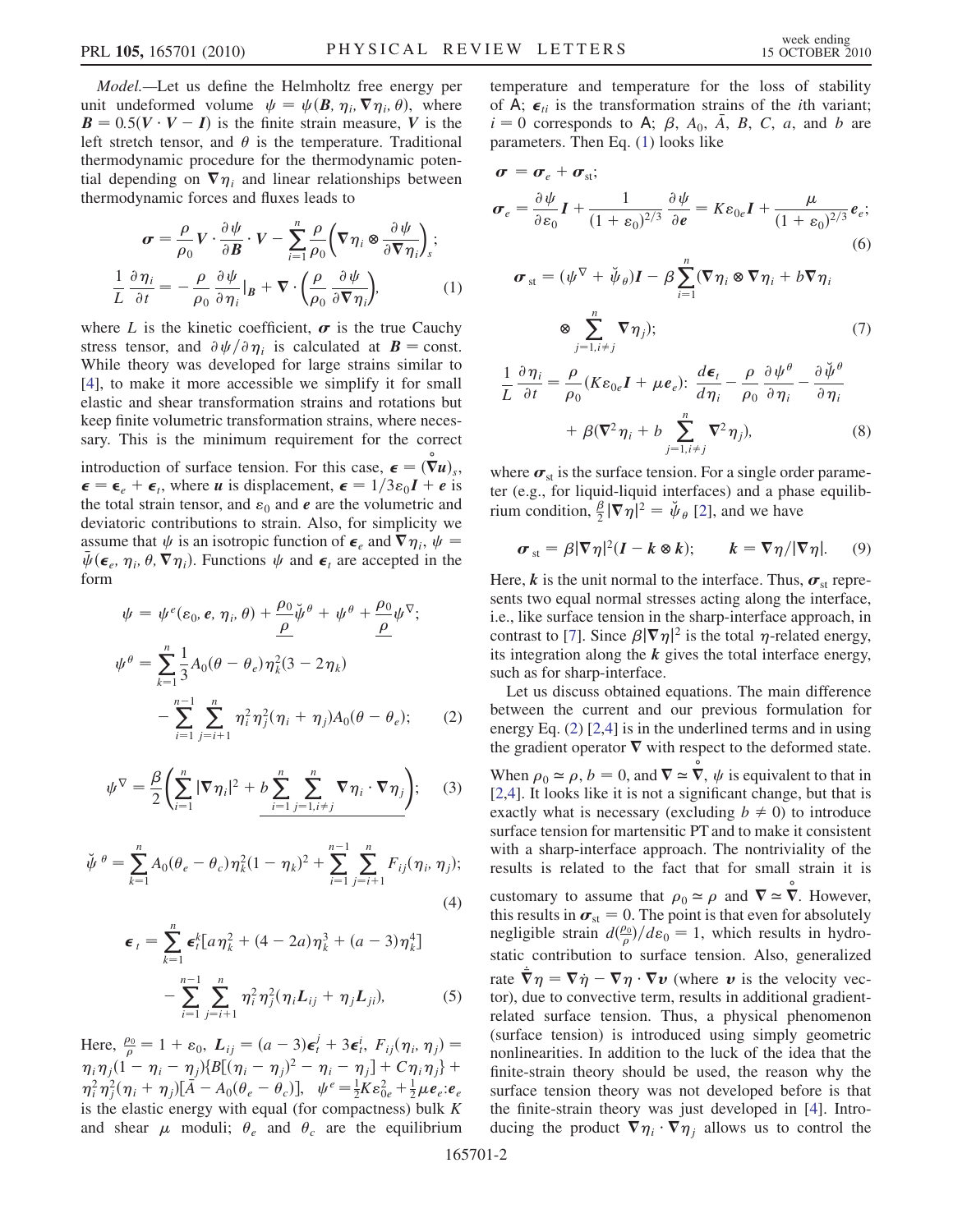width and energy of the  $M_i - M_j$  interface independent of  $A - M_i$  interfaces. This, however, complicates GL Eq. ([8](#page-1-2)) by coupling them through Laplacians. Also, surface tension does not contribute to the driving force for PT directly; rather, it affects the driving force by changing stress distribution. The above equations should be supplemented by the equilibrium equation  $\nabla \cdot \boldsymbol{\sigma} = 0$ .<br>Variable surface energy —Variable surface et

Variable surface energy.—Variable surface energy generates the boundary conditions

<span id="page-2-0"></span>
$$
\frac{\rho}{\rho_0} \frac{\partial \psi}{\partial \nabla \eta_i} \cdot \mathbf{n} = \frac{\partial \psi^{\nabla}}{\partial \nabla \eta_i} \cdot \mathbf{n} = \beta (\nabla \eta_i + b \sum_{j=1, i \neq j}^n \nabla \eta_j) \cdot \mathbf{n}
$$

$$
= -\frac{dq}{d\eta_i}, \qquad (10)
$$

which generalize known conditions [[8](#page-3-7)] for the 3D case, multiple order parameters, and mixed terms in the gradient energy. Here,  $\boldsymbol{n}$  is the normal to the boundary. We assume that in the simplest case  $q(\eta_i)$  depends on single "equivalent" order parameter  $p = (\sum_{i=1}^{n} \eta_i^2)^{0.5}$ . Then,  $q(p)$ <br>has the following properties:  $q(0) = \gamma$ .  $q(1) = \gamma$ . ient order parameter  $p = (\sum_{i=1}^{n} \eta_i^2)^{n/2}$ . Then,  $q(p)$ <br>has the following properties:  $q(0) = \gamma_A$ ;  $q(1) = \gamma_M$ ;<br> $dq(0) = dq(1) = 0$  with at for the surface aparameter of phases.  $\frac{dq(0)}{dp} = \frac{dq(1)}{dp} = 0$ , with  $\gamma$  for the surface energy of phases. The last condition ensures that homogeneous states  $\eta_i = 0$ and  $\eta_i = 1$  satisfy boundary conditions, which was not the case in previous works [\[8](#page-3-7)]. The simplest polynomial expression that satisfies the above condition is  $q(p) =$  $\gamma_A + \Delta \gamma \left[ \bar{a} p^2 + (4 - 2 \bar{a}) p^3 + (\bar{a} - 3) p^4 \right]$ , where  $\Delta \gamma =$  $\gamma_M - \gamma_A$ . It is possible to show that to make a condition of barrierless surface-induced nucleation consistent with a sharp-interface result  $\Delta \gamma \geq E$ , where E is interface energy, we need to choose  $\bar{a} = 3$ . Then  $q(p) =$  $\gamma_A + \Delta \gamma (3p^2 - 2p^3)$ .

Examples.—We use in the calculations material parameters for cubic to tetragonal PT in NiAl found in [[2\]](#page-3-1),  $L = 2596.5 \text{ m}^2/\text{Ns}, \Delta \gamma = -0.4 \text{ J/m}^2, \text{ and } b = 0.5, \text{ un-}$ less otherwise stated. The FEM approach and code COMSOL were used. For plane stress 2D problems, two  $M_i$  are considered with the components of  $\epsilon_t$  (0.215,  $-0.078$ ,  $-0.078$ ) and  $(-0.078, 0.215, -0.078)$ . A rectangular sample was considered and quadrilateral and triangle Lagrange elements with quadratic approximation were employed. (1) The effect of b on the energy  $E_{MM}$ of  $M_i - M_i$  interface was studied. Condition  $\psi^{\nabla} \ge 0$  implies that  $b \le 1$ . We found that  $E_{MM} = kE_{AM}$  with  $k = 2$ for  $b = 0$ ,  $k = 1.523$  for  $b = 0.5$ ,  $k = 0.692$  for  $b = 0.9$ ,  $k = 0.486$  for  $b = 0.95$ , and  $k = 0$  for  $b = 1$ . Interface width reduces with the growth of b to zero at  $b = 1$ . Variation of b changes the nanostructure evolution significantly since it changes the energy balance. (2) For a NiAl single variant, surface-induced nucleation was considered in a  $10 \times 10$  nm<sup>2</sup> sample for free boundaries and  $\theta = 0$  K (see animation 1 in [[10](#page-3-9)]). Surface energy was constant everywhere, excluding a 1 nm part from each side of the x (symmetry) axis at the right-hand boundary. Only half of the sample is considered. For the case with surface tension, a small surface-induced nucleus appeared and reached



<span id="page-2-1"></span>FIG. 1 (color online). Distribution of  $\eta_1 - \eta_2$  for the upper part of a  $100 \times 100$  nm<sup>2</sup> sample and variable surface energy at the right vertical line. (a) At the lowest temperature, when stationary surface-induced nanostructure exists at 90.5 K without surface tension and 81.1 K with surface tension (the 10 nm part of the sample is shown); (b) and (c) stationary nanostructures at 90.5 K for  $\sigma_{st} = 0$  and at 81.1 K for  $\sigma_{st} \neq 0$ ; (d) At the lowest temperature, when stationary surface-induced nanostructure exists for  $b = 0$  in Eq. [\(10\)](#page-2-0) at 87.95 K for  $\sigma_{st} = 0$  and 80.90 K for  $\boldsymbol{\sigma}_{st} \neq 0.$ 

stationary shape. Without surface tension, PT completes in the entire sample. (3) For two variants and a sample with  $100 \times 100$  nm<sup>2</sup>, the following boundary conditions were applied. Vertical sides are stress-free, zero displacement is applied to the upper horizontal side, and symmetry boundary conditions are used for the  $x$  axis. Boundary condition ([10](#page-2-0)) with  $\Delta \gamma \neq 0$  is applied to the right vertical line and with  $\Delta \gamma = 0$  to other lines. The initial conditions are  $\eta_i = 0.001$  and zero stresses in the entire sample. The lowest temperature, when a nontrivial stationary surfaceinduced nanostructure exists, is 90.5 K without surface tension and 81.1 K with surface tension [Fig.  $1(a)$ ] (for  $b = 0$  in Eq. [\(10\)](#page-2-0), it is 87.95 K for  $\sigma_{st} = 0$  and 80.90 K for  $\sigma_{st} \neq 0$  [Fig. [1\(d\)](#page-2-1)], and the transformation path is quite different. At 90.4 K for  $\sigma_{st} = 0$  and at 81.0 K for  $\sigma_{st} \neq 0$ , this nanostructure becomes unstable, and PT spreads in the entire sample with nontrivial path (see animation in [\[10](#page-3-9)]).

<span id="page-2-2"></span>

FIG. 2 (color online). Evolution of  $\eta_1 - \eta_2$  for preexisting embryo of 2 nm radius with  $\eta_i = 0.1$  at the center of a 60  $\times$ 60 nm<sup>2</sup> sample under biaxial tensile stresses of 20 GPa at  $\theta$  = 100 K with and without surface tension. Quarter of sample is considered.